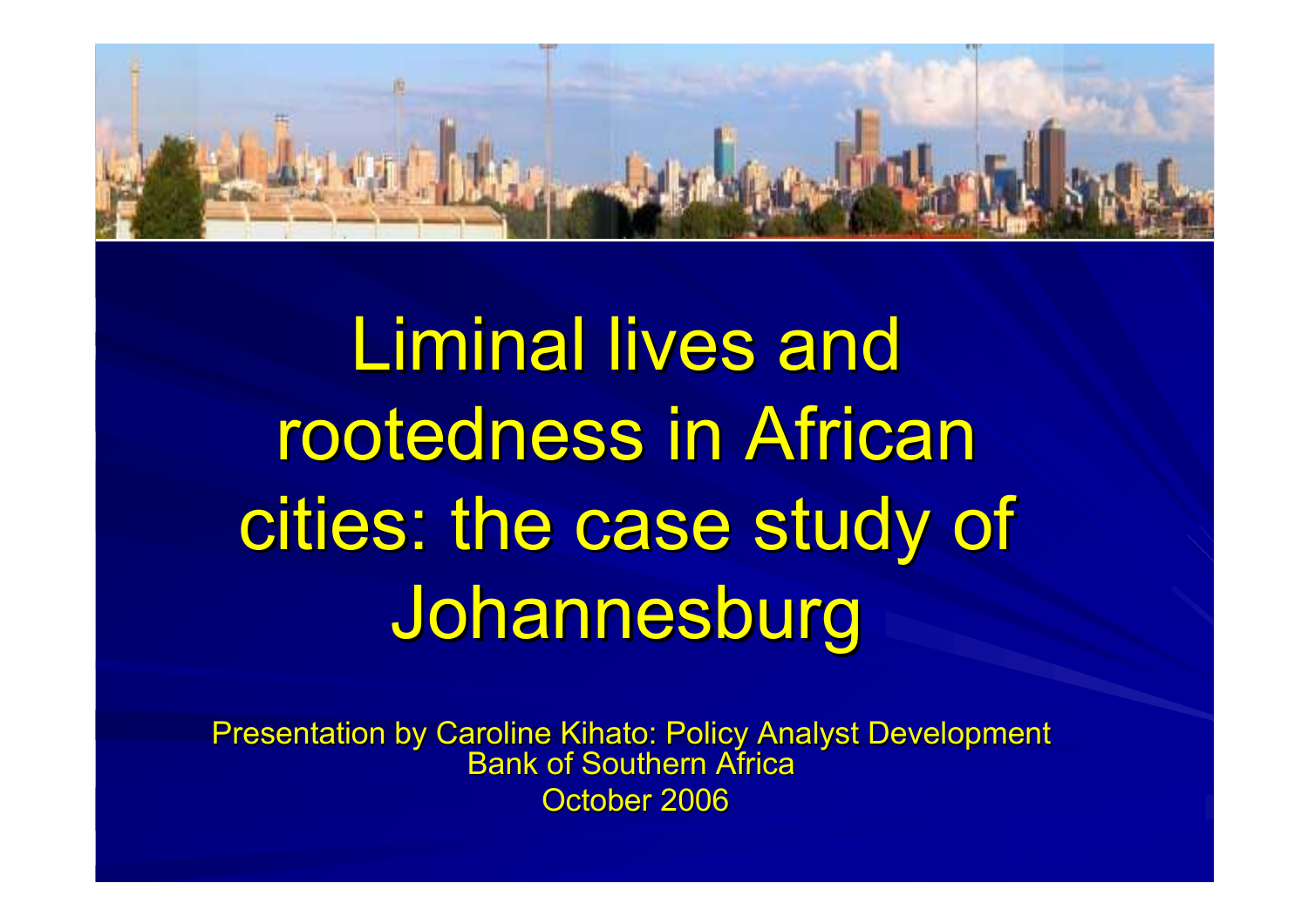



 $\blacksquare$ Guy Tillim's travelling photographic exhibition: "Jo'burg" (2005).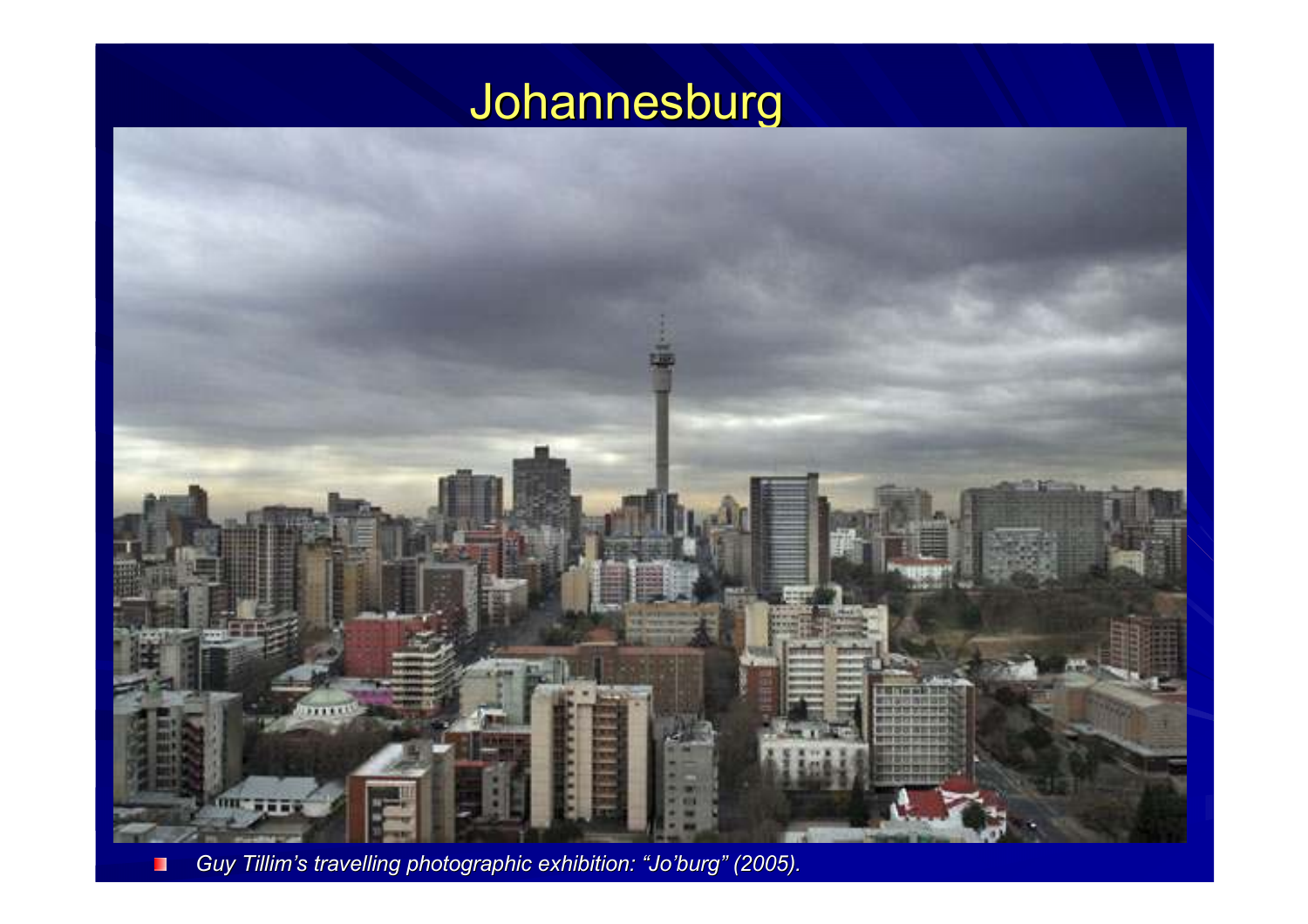#### **Purpose**

- **A** search for new conceptual frameworks for understanding African cities
- Nuancing the debate on migration in Johannesburg
- **Unpacking**  consequences for city strategies and plans

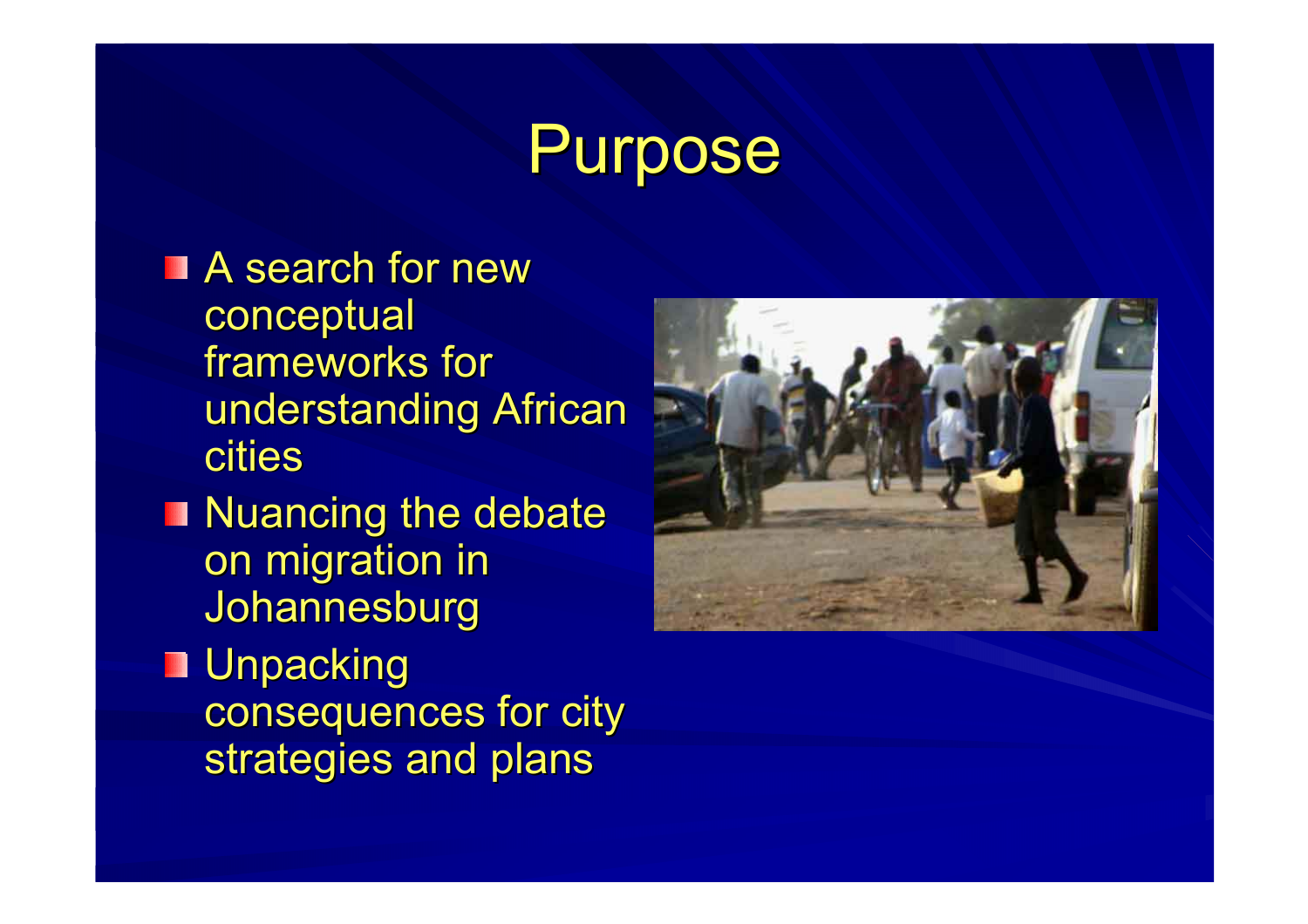# Discourses on mobility in **Johannesburg**

- A history of mobility and contestation
- Mobility as a threat, disturbing the order of things
- **Nobility celebrated as** a resource

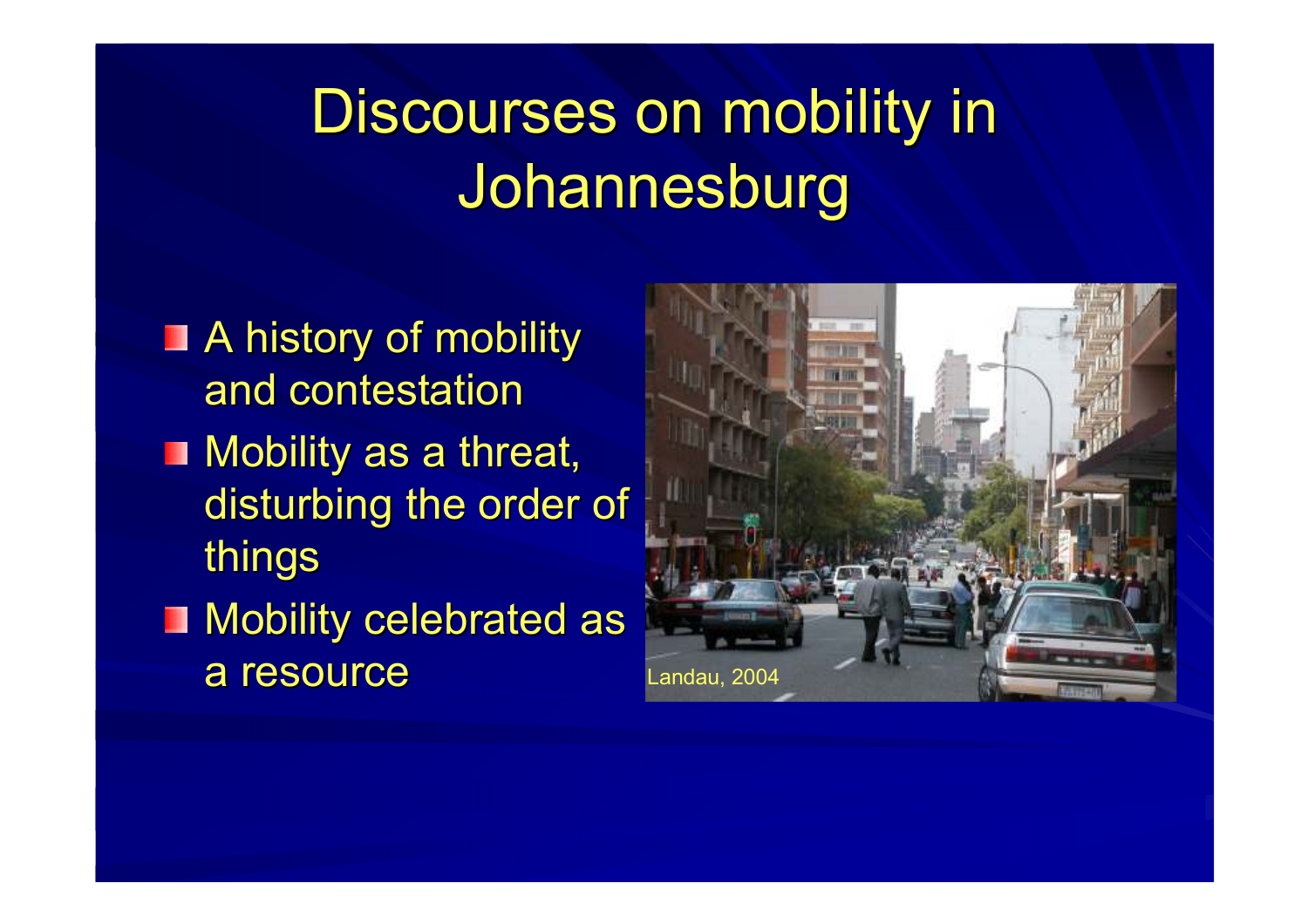# Liminal lives

Relationship to home **I** Imagining futures Relationship to host city Johannesburg

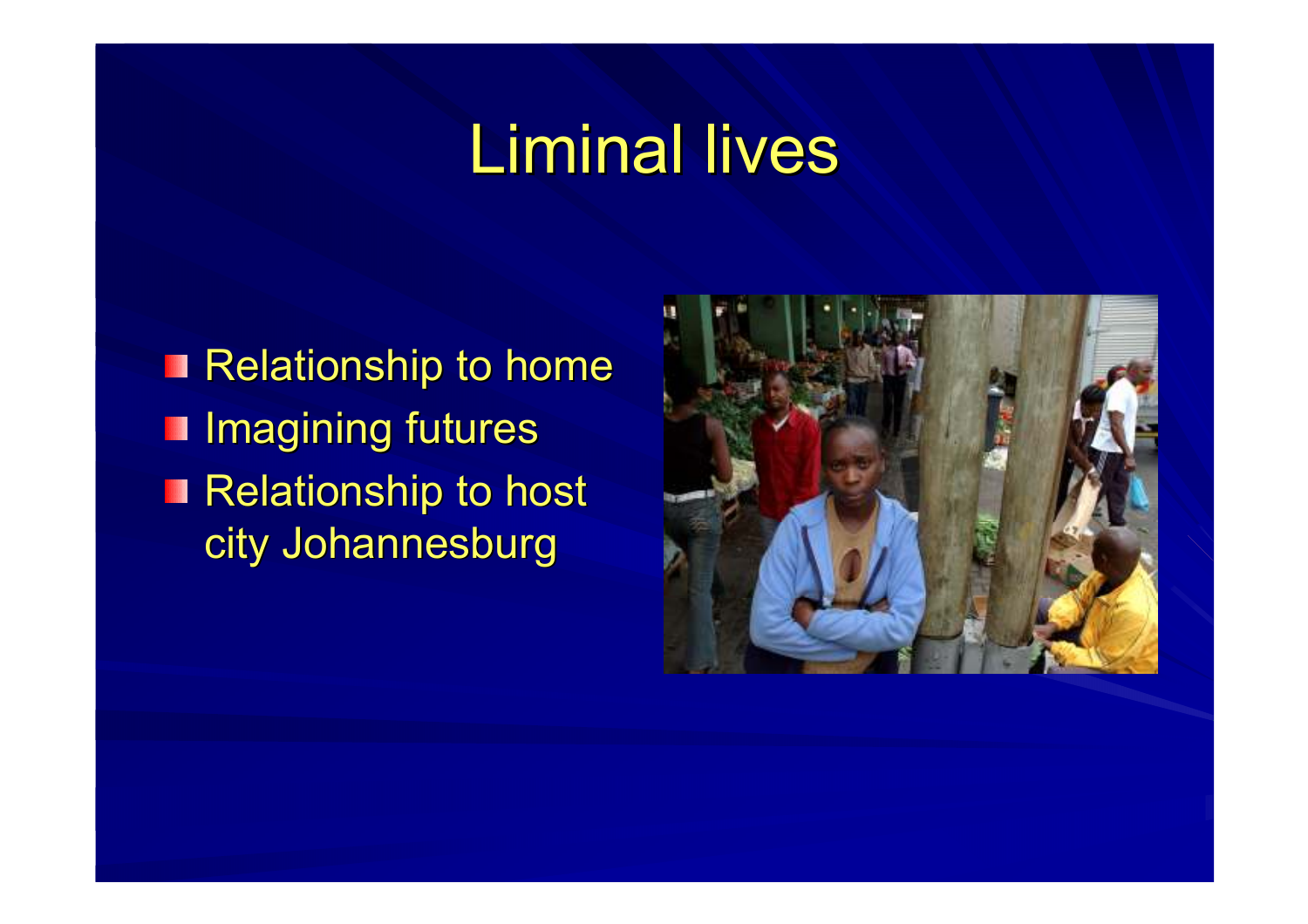#### Relationship to home

- **Even though left** home, an eye looking back
- Strong links to culture
- **Character of** associational life
- **Strong economic ties** and investments back home

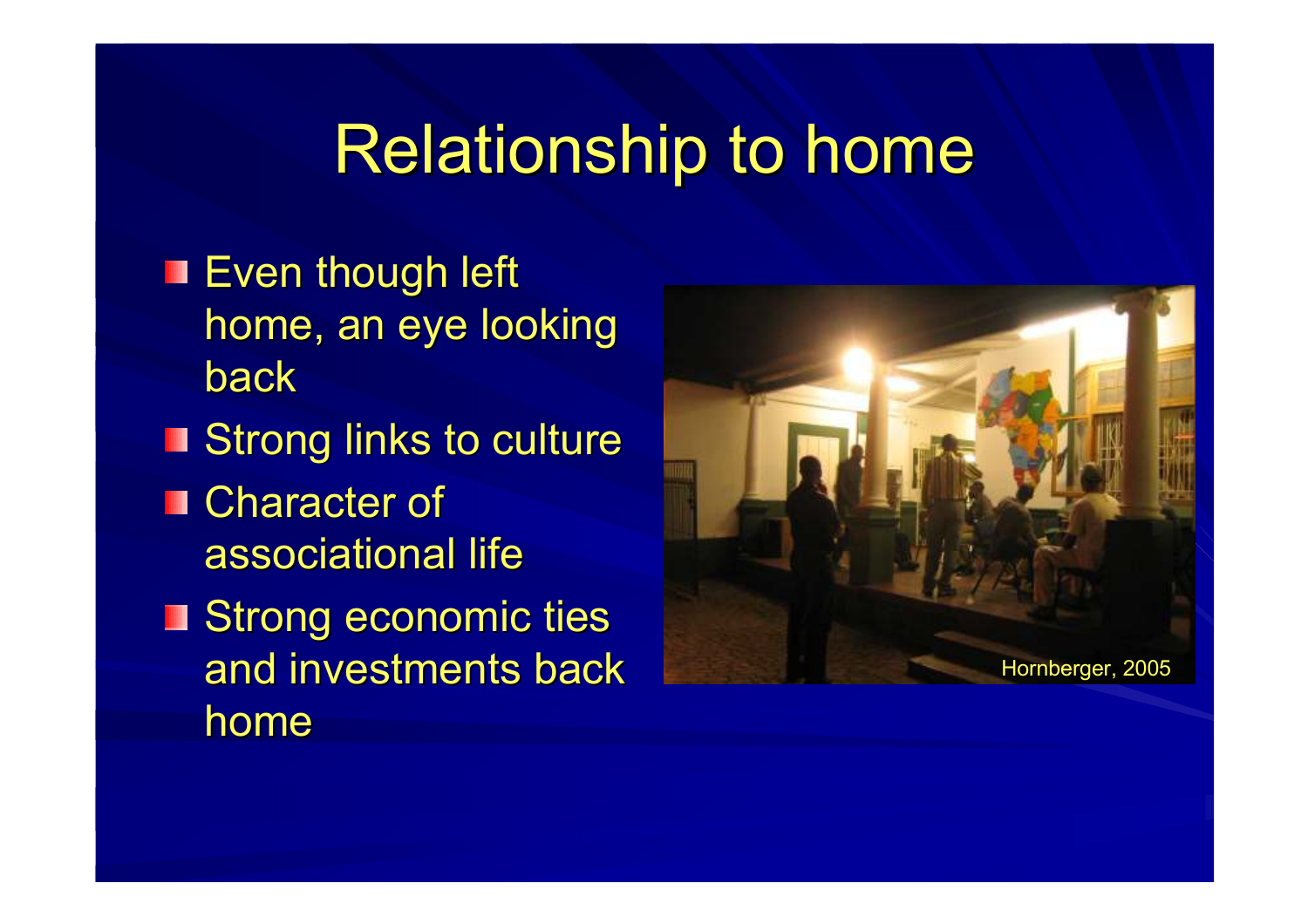## Relationship to host city

#### **Suspended in society**

- **Low levels of** integration and social capital,
- **Neak ties within and** between communities in the inner city

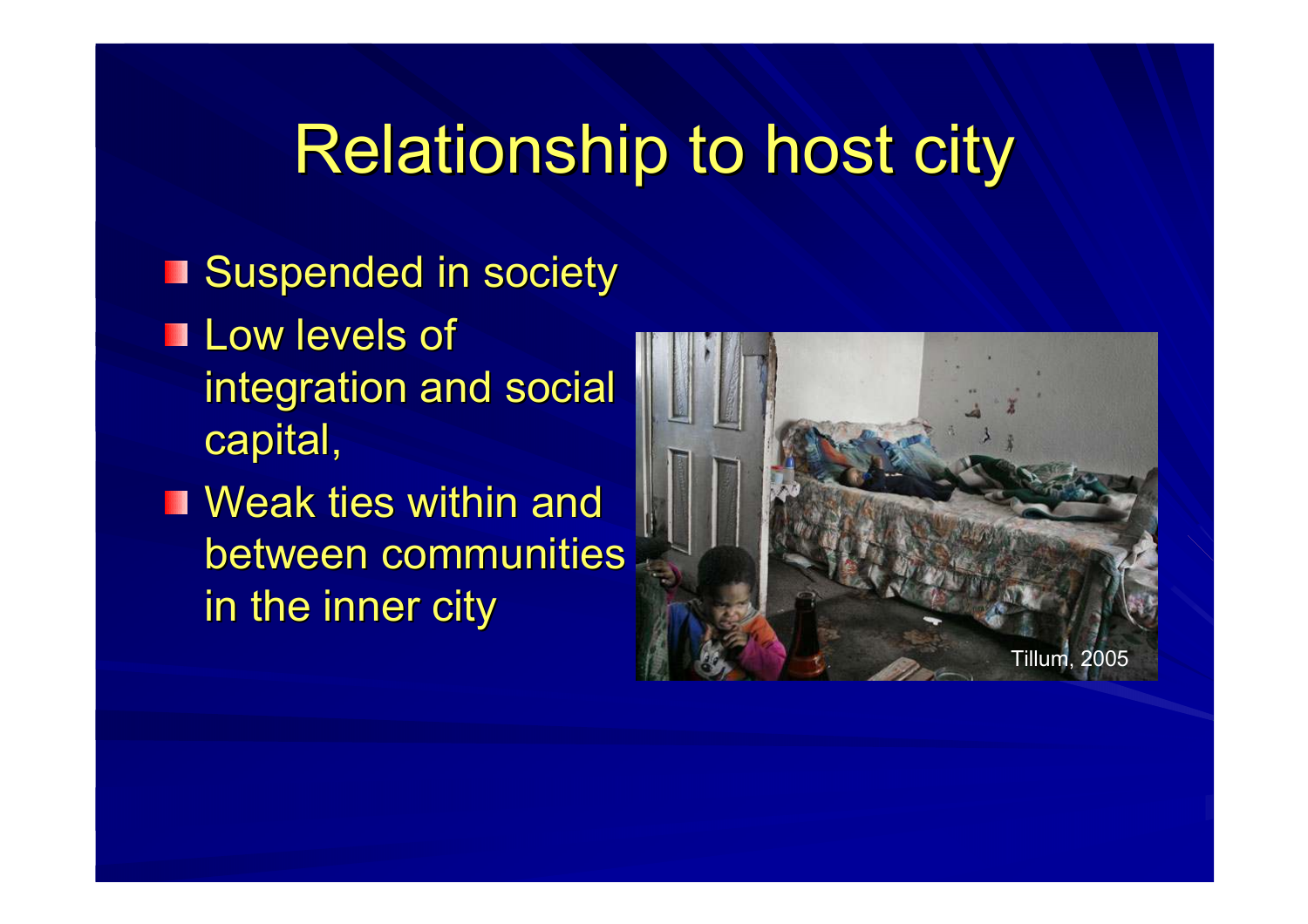## Imagining futures

- **Aspirations of a future** are elsewhere geographically and in terms of belonging
- **Nore than half want** their children to grow up elsewhere
- **High levels of mobility**
- **SA as a gateway**

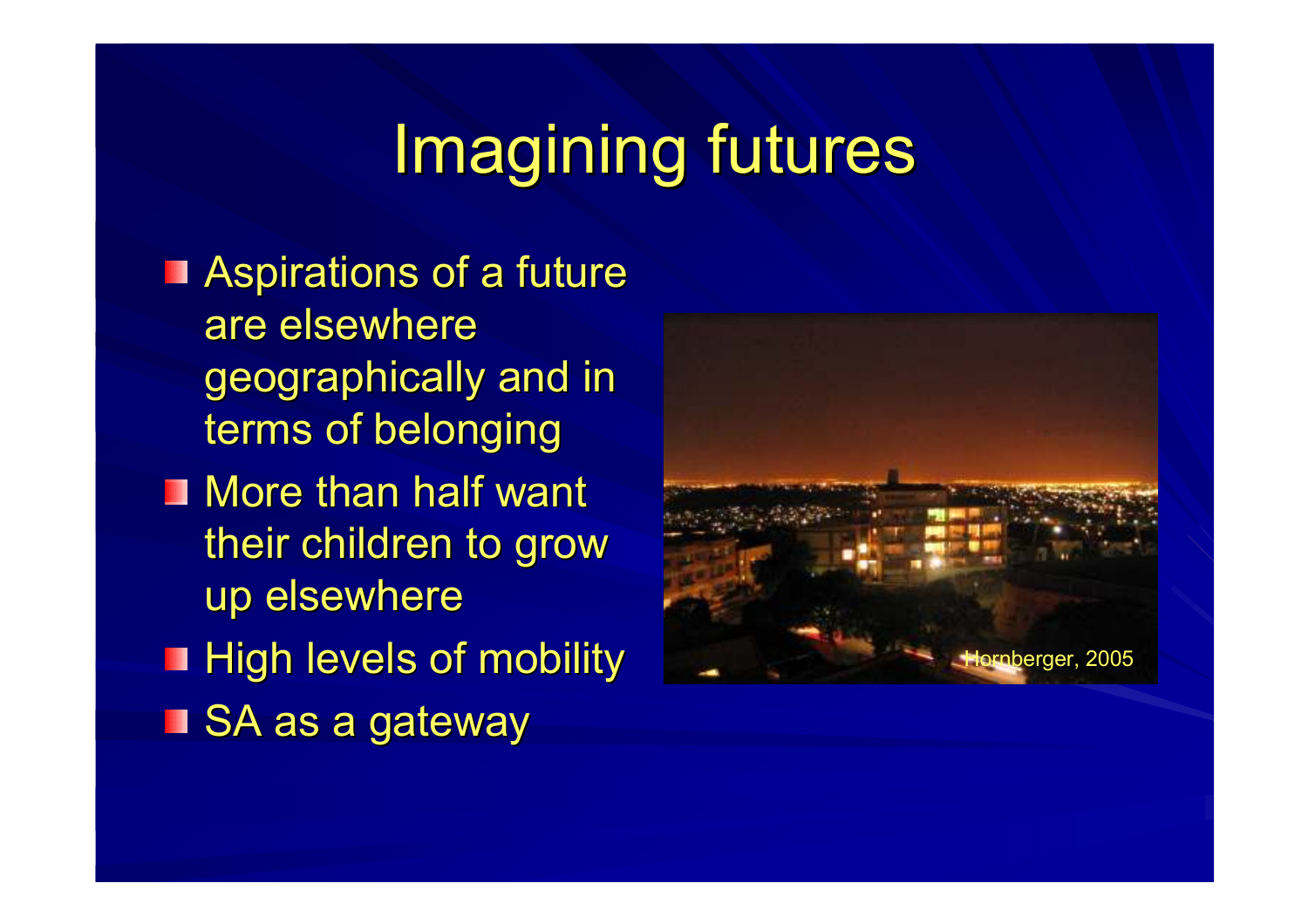## Consequences on cities

- **Participation and** planning
- Implications for accountability
- Revisiting notions of 'inclusive' cities